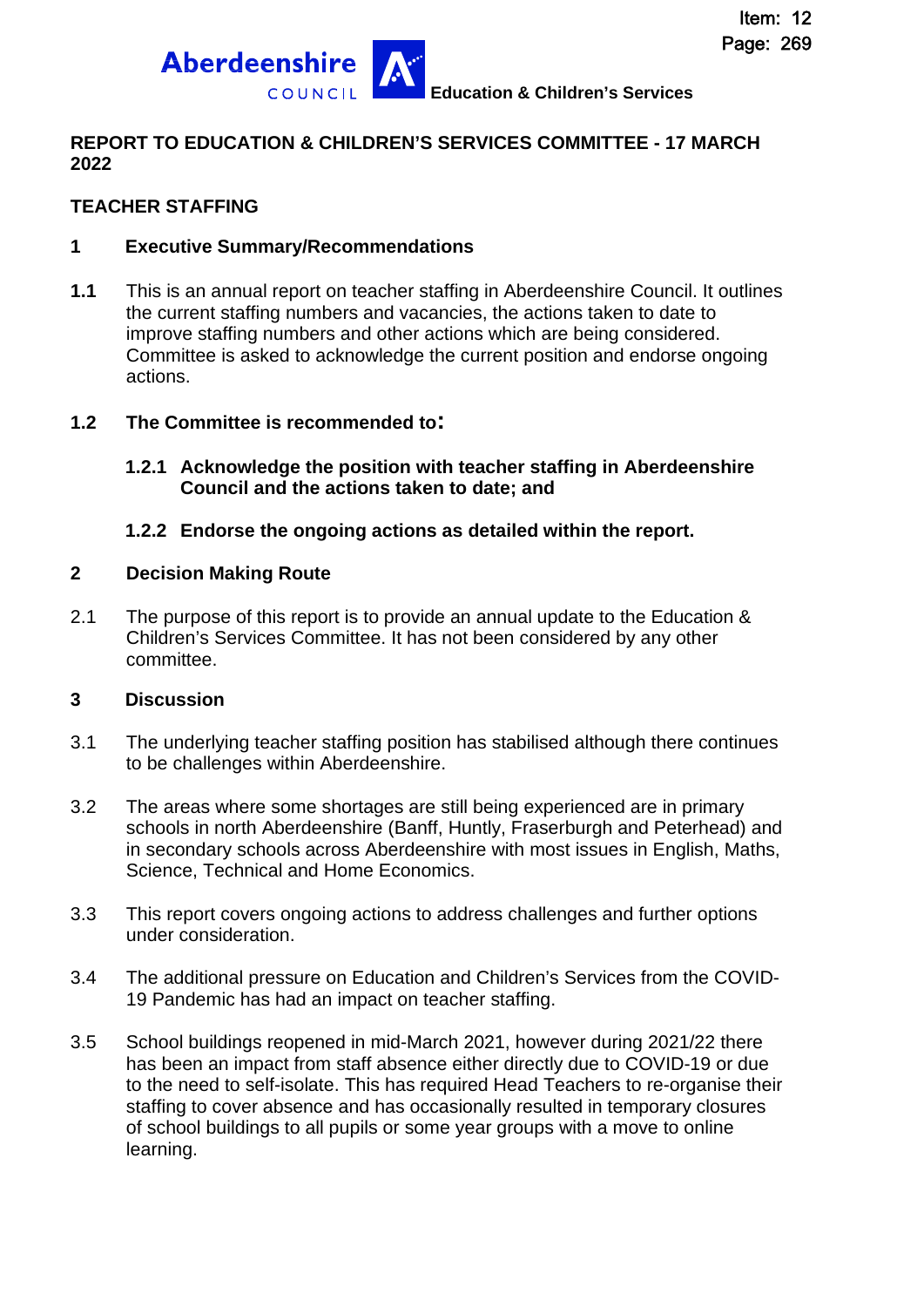3.6 The teaching staff numbers recorded at the annual census of teaching staff in September each year were as follows: -

|                           | 2019     | 2020  | 2021  |
|---------------------------|----------|-------|-------|
| Primary                   | 1,405    | 1,403 | 1,377 |
| Secondary                 | $1,212*$ | 1,234 | 1,269 |
| Special                   | $43*$    | 46    | 49    |
| Employed centrally in ECS | $36*$    | 37    | 36    |
| Total                     | 2,696*   | 2,720 | 2,731 |

\* Please note minor amendments to the 2019 figures to reflect the final published figures.

This gave a pupil to teacher ratio (PTR) of 13.4 in September 2021 which is the same achieved in September 2020.

- 3.7 The Scottish Government allocated additional temporary funding to local authorities for additional staffing to support the recovery of education following the disruption caused by the COVID-19 pandemic. Within Aberdeenshire this money has been used to create additional temporary teaching posts for academic session 2021/22 to provide targeted support at both school and cluster level.
- 3.8 The Scottish Government provided additional permanent funding to local authorities to secure the employment of additional teachers. Within Aberdeenshire this was allocated to secondary schools as a monetary value pro-rated on roll; to special schools as an FTE uplift; and to primary schools through a revised staffing formula to increase management time in each school.
- 3.9 At the time of the census in September 2021, recruitment was ongoing using this additional permanent funding and this did not therefore impact on the teacher numbers and PTR.
- 3.10 Vacancies can either be unpromoted i.e., class teachers, promoted (which is Principal Teacher, Depute Head Teacher or Head Teacher), or Additional Support for Learning Teachers.

The vacancy rate constantly fluctuates, however as an indication of the level of vacancies the advertised vacancies as of 31st January 2022 were:

| January 2022 |  |
|--------------|--|
|--------------|--|

|                             | <b>Number of Adverts</b> |
|-----------------------------|--------------------------|
| Promoted                    | イク                       |
| <b>Primary Unpromoted</b>   | 19                       |
| <b>Secondary Unpromoted</b> | 38                       |
|                             |                          |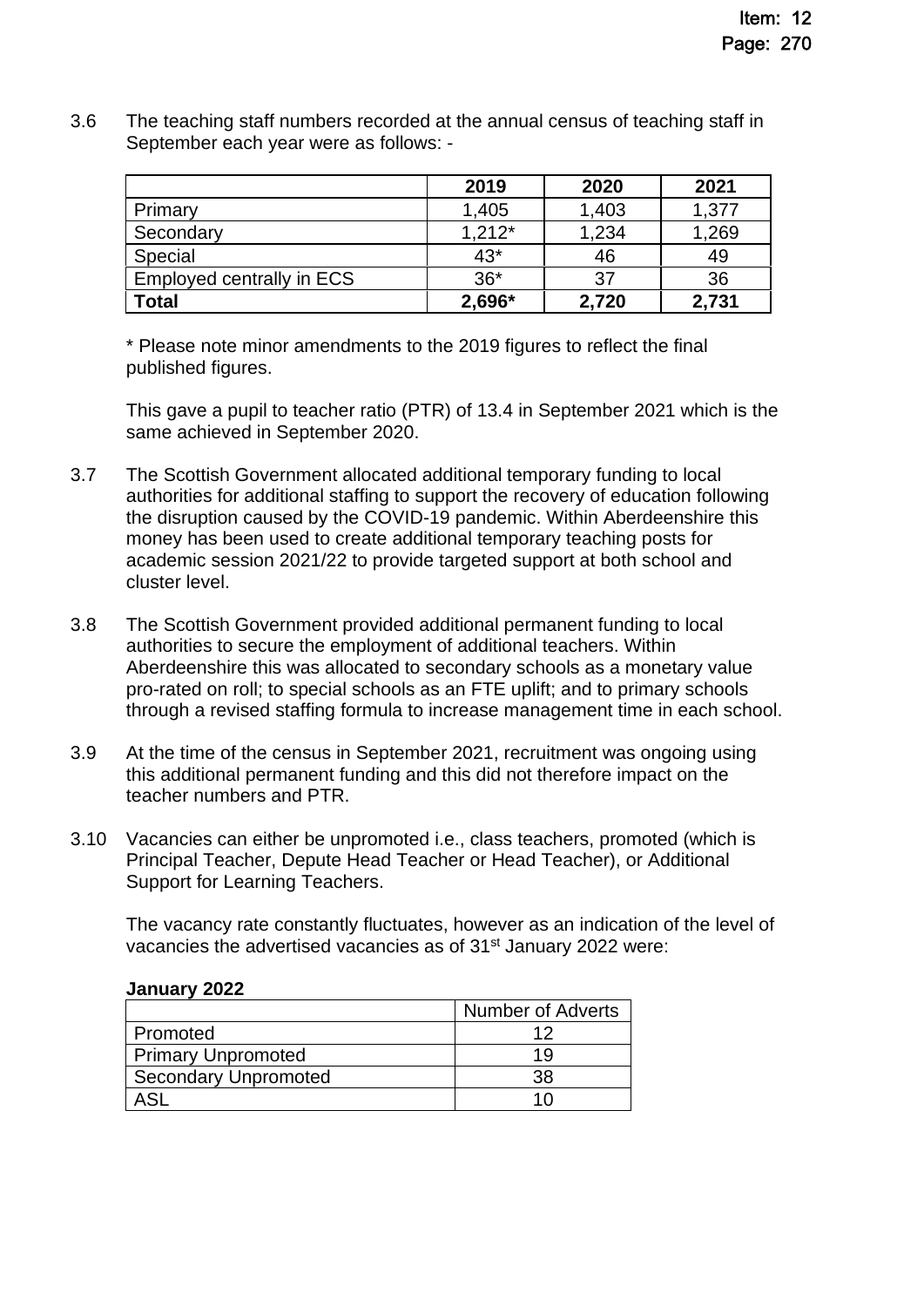|                         | October 2021 |                 | November 2021 |                        | December 2021 |                        |
|-------------------------|--------------|-----------------|---------------|------------------------|---------------|------------------------|
|                         | Adverts      | Posts<br>Filled | Adverts       | <b>Posts</b><br>Filled | Adverts       | <b>Posts</b><br>Filled |
| Promoted                | 11           | 8               | 13            | 11                     | 8             | 5                      |
| Primary<br>Unpromoted   | 15           | 14              | 5             |                        | 21            | 15                     |
| Secondary<br>Unpromoted | 26           | 8               | 28            | 8                      | 23            | 12                     |
| <b>ASL</b>              |              | 3               |               | 2                      |               |                        |

3.11 For the previous 3 months the vacancy details were:

- 3.12 All teachers must undertake a probationary period before they can gain full registration. The majority of probationer teachers undertake this through the Teacher Induction Scheme (TIS) and are placed with local authorities.
- 3.13 In previous years where there were acute shortages, current year probationers could be retained in vacancies for the following year. With an improved staffing position, probationers are now required to apply for vacancies, and it has not been possible to retain probationers in the same numbers. For the 2020/21 probationer cohort 34% of primary probationers were retained on permanent contracts. 51% were transferred onto the supply and a number of these subsequently secured fixed term contracts starting in August 2021 to support the Covid-19 recovery.

Secondary probationers were also required to apply for vacancies. The retention rate also decreased, although this was mainly due to the probationers choosing to take up positions out with Aberdeenshire.

|         | Primary<br>Probationers | Retained | %   | Secondary<br>Probationers | Retained | %   |
|---------|-------------------------|----------|-----|---------------------------|----------|-----|
|         |                         |          |     |                           |          |     |
| 2018/19 | 96                      |          | 73% | 61                        | 31       | 51% |
| 2019/20 | 96                      | 81       | 84% | 31                        | 23       | 74% |
| 2020/21 | 89                      | 30       | 34% | 27                        | 21       | 57% |

3.14 For the 2021/22 session the probationer numbers are:

|                  | <b>Starting Total</b> | <b>Placed</b> | Withdrawn  |
|------------------|-----------------------|---------------|------------|
| <b>Primary</b>   |                       | 84            | 1 C        |
| <b>Secondary</b> | 44                    | $\sim$        | . <i>.</i> |

3.15 The probationer placement process for 2021/22 was challenging due to the ongoing impact of COVID-19. The number of secondary probationers allocated to Aberdeenshire was lower than requested and there was a subsequent high withdrawal rate. For primary probationers, out of the 97 allocated to Aberdeenshire there were 27 who were resident in Aberdeen City, this is slight increase from last year and makes the placing of probationers more complex as the higher percentage of vacancies are in the north of Aberdeenshire.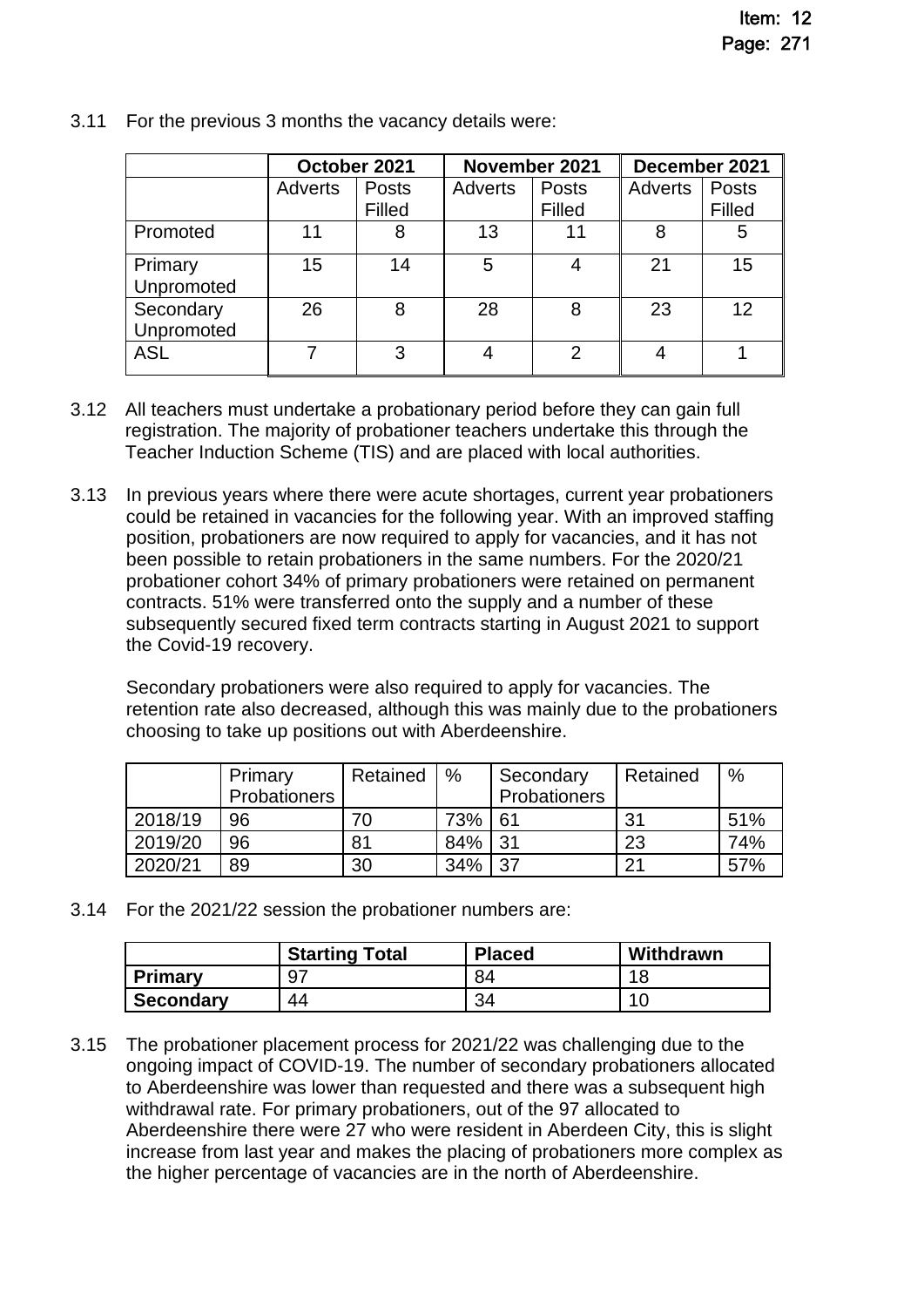- 3.16 In addition, the Preference Waiver Probationers (PWP), where probationers receive an additional payment in return for agreeing to be placed anywhere, has been helpful in the past in giving complete flexibility in geographical allocation. For 2021/22 there were only three Secondary PWP's. Combined with a higher number of probationers coming from areas outwith Aberdeenshire, this created additional pressures in placing the probationers.
- 3.17 Aberdeenshire Council has been making use of schemes that offer an alternative route into teaching including Distance Learning Initial Teaching Education (DLITE) in primary & secondary. Currently, there are twelve DLITE probationers in Aberdeenshire schools, one in secondary and eleven in primary. As there was no intake at University of Aberdeen in January 2021, there will be no DLITE probationers coming through the TIS for August 2022.
- 3.18 Aberdeenshire Council in partnership with University of Aberdeen also set up the programme Aberdeenshire Student Incentive Scheme for Teaching (ASIST). The aim of this is to attract students to undergo secondary teacher training through University of Aberdeen and continue their employment in Aberdeenshire Council. This is a four-year programme in which they secure a teaching post for two years after their Probationer year. The numbers in the scheme are:

| Probationer 20/21 | Probationer 21/22 | Probationer 22/23 |
|-------------------|-------------------|-------------------|
|                   |                   |                   |

- 3.19 Aberdeenshire Council has continued to advertise difficult to recruit posts with access to the corporate relocation scheme which allows new teaching staff to reclaim eligible expenses incurred in relocation up to a maximum of £8,000.
- 3.20 There is currently no agency recruitment of teaching staff in Aberdeenshire however the future demand for the use of agencies will be kept under review.
- 3.21 The Scottish Government have proposed to reduce the class contact time of teachers from 22.5 hours per week to 21 hours per week. It is anticipated that this will be introduced during the lifetime of the current Scottish Parliament. Planning is underway to establish the number of additional teachers that will be required in Aberdeenshire.

# **Ongoing Actions**

- 3.22 As detailed in the Education & Children's Services Directorate Plan the service is using the Workforce Planning toolkit to understand future requirements for teaching staff and compare this to the demographics of the current teaching complement.
- 3.23 Aberdeenshire Council will continue to work with colleagues in the Northern Alliance to share good practice and to lobby for continued teaching course spaces at universities.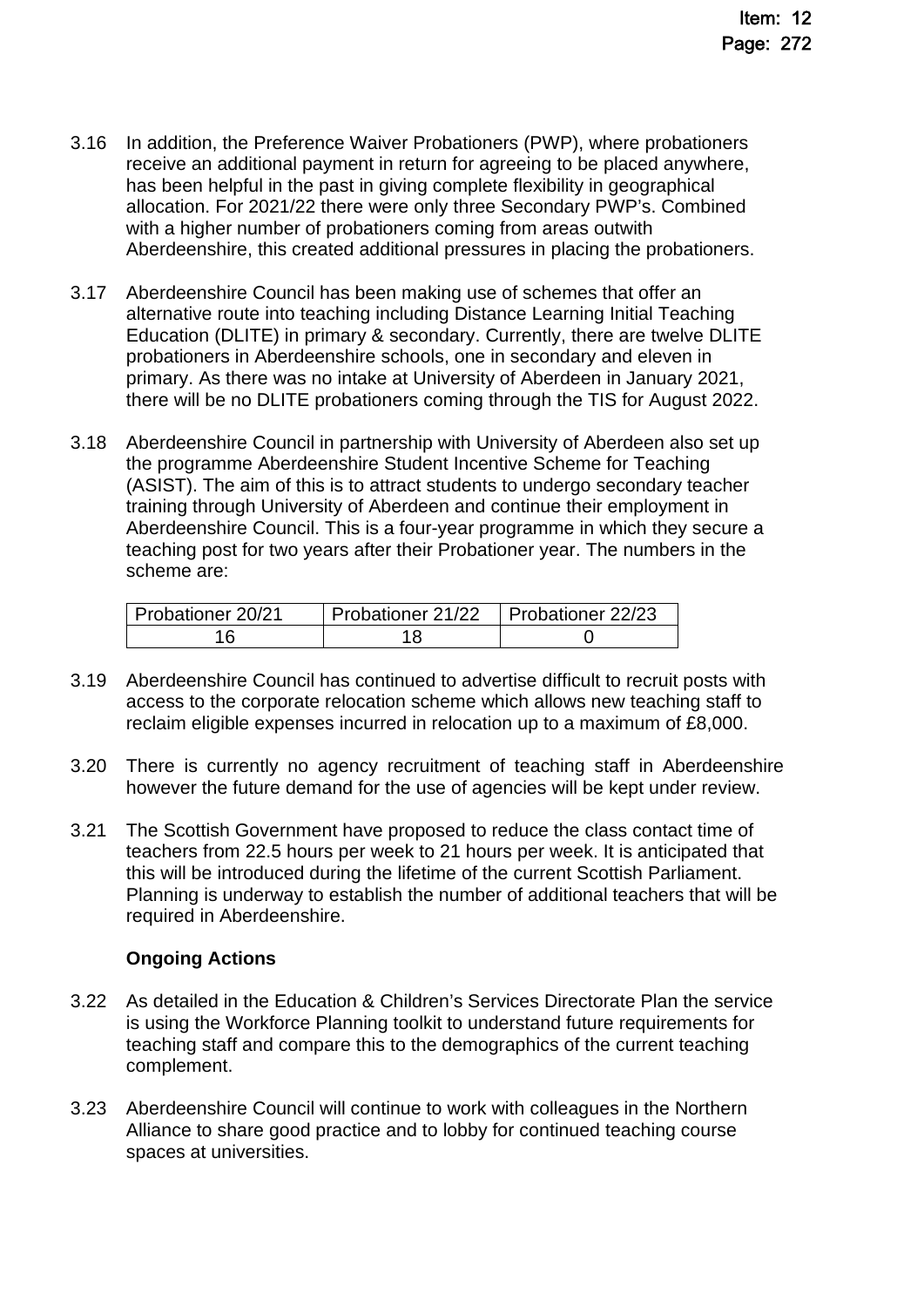3.24 Education & Children's Services has an on-going commitment to the delivery of high-quality education in Aberdeenshire schools and will continue to keep Councillors updated regarding progress.

# **4 Council Priorities, Implications and Risk**

- 4.1 This report helps deliver on the Strategic Priorities 'Education' and 'Health & Wellbeing' within the Pillar 'Our People', underpinned by the key principles *right people, right places, right time,* and *responsible finances*
- 4.2 The table below shows whether risks and implications apply if the recommendations are agreed.

| <b>Subject</b>                             | <b>Yes</b> | <b>No</b> | N/A |
|--------------------------------------------|------------|-----------|-----|
| Financial                                  |            | x         |     |
| Staffing                                   | x          |           |     |
| <b>Equalities and Fairer Duty Scotland</b> |            | х         |     |
| Children and Young People's Rights         |            | x         |     |
| and Wellbeing                              |            |           |     |
| <b>Climate Change and Sustainability</b>   |            | x         |     |
| <b>Health and Wellbeing</b>                |            | X         |     |
| <b>Town Centre First</b>                   |            | x         |     |

- 4.3 The staffing implications are detailed in the report, and there are no financial implications arising directly from this report.
- 4.4 The screening section as part of Stage One of the Integrated Impact Assessment process has not identified the requirement for any further detailed assessments to be undertaken as the report is sharing information not requesting approval for changes to existing arrangements.
- 4.5 The following Risks have been identified as relevant to this matter on a Corporate Level:
	- ACORP003 Workforce

The following Risks have been identified as relevant to this matter on a Strategic Level:

ECSR002 Inability to recruit full complement of teachers

# **5 Scheme of Governance**

5.1 The Head of Finance and Monitoring Officer within Business Services have been consulted in the preparation of this report and had no comments to make and are satisfied that the report complies with the [Scheme of Governance](https://www.aberdeenshire.gov.uk/council-and-democracy/scheme-of-governance/) and relevant legislation.